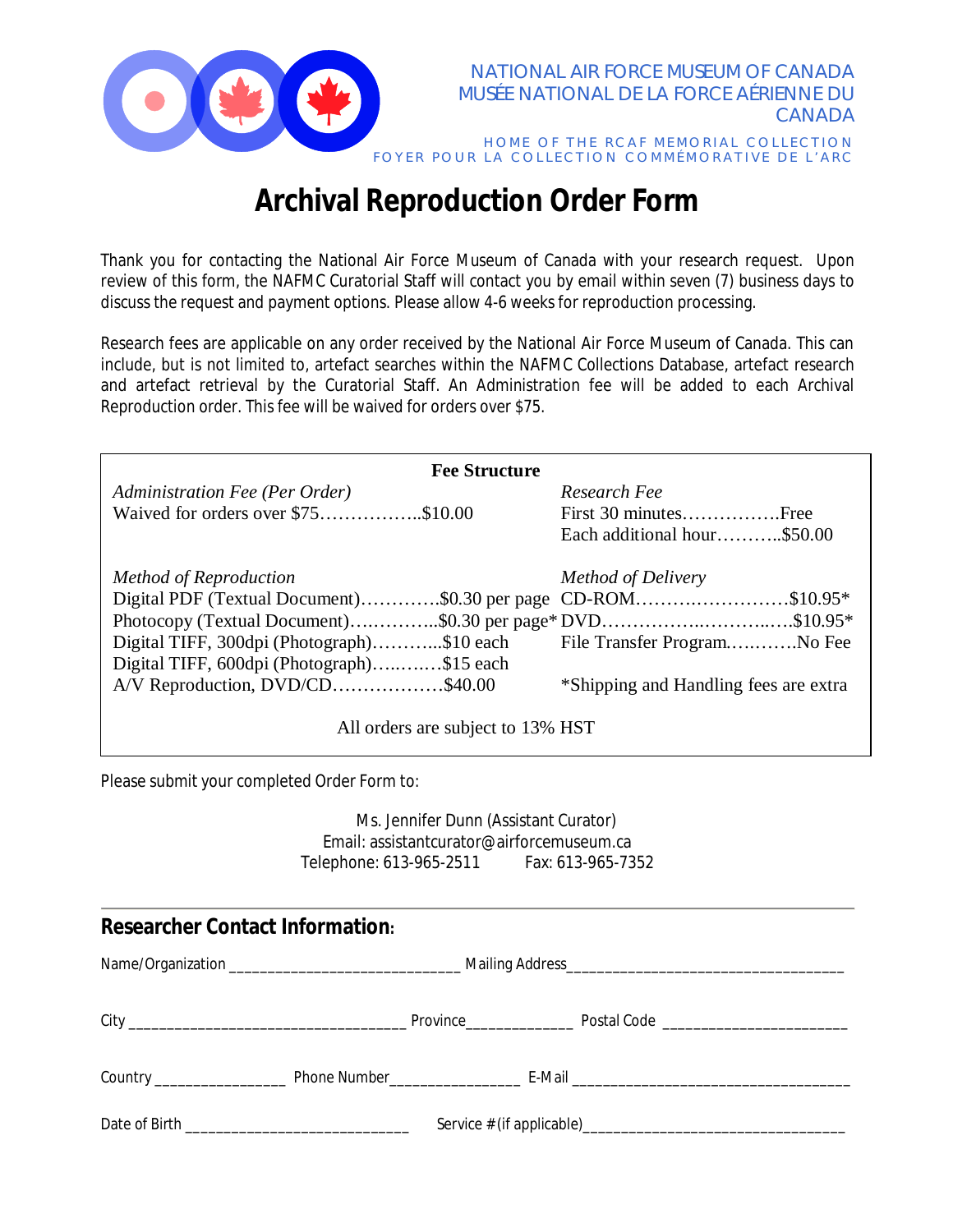#### **Declaration of Use:**

|                                                                                |                                            | I will use the copy for the purpose of research or private study. I will not use it for any other purpose. |  |  |
|--------------------------------------------------------------------------------|--------------------------------------------|------------------------------------------------------------------------------------------------------------|--|--|
| I will use the reproduction for purposes other than research or private study: |                                            |                                                                                                            |  |  |
|                                                                                | Exhibit                                    |                                                                                                            |  |  |
|                                                                                | Multimedia (CD-ROM, DVD, video)            |                                                                                                            |  |  |
|                                                                                | Website                                    |                                                                                                            |  |  |
|                                                                                | Publication (printed material, electronic) |                                                                                                            |  |  |
|                                                                                | Broadcast (radio, television, film)        | Title: Release Date:                                                                                       |  |  |
|                                                                                | Social Media (facebook, twitter, etc.)     | Social Media Type: __________________________________Social Media Handle: _________________________        |  |  |
|                                                                                |                                            |                                                                                                            |  |  |

#### **Requested Format:**



#### **Requested Delivery Method:**



#### **Rights and Permissions:**

The National Air Force Museum of Canada is pleased to encourage the responsible use of its collection.

If you wish to use, reproduce or transmit any image, text, or part of the collections for purposes other than personal or research use (such as a book, brochure, CD or DVD, film or video, website, poster, exhibition, etc.) or should you wish to use the material for any purpose other than the ones already authorized, you must first obtain a written permission.

Depending on the intended usage, the National Air Force Museum of Canada reserves the right to reproduce the image(s) and/or document(s) at a lower resolution and to include a watermark on the digital copy.

A credit line is mandatory and unless otherwise advised, permission to use is granted on a non-exclusive and one-time basis only. The credit line should read: National Air Force Museum of Canada.

By signing this document, you agree to use this reproduction for only the uses declared above. Any subsequent uses will require additional permissions from the National Air Force Museum of Canada.